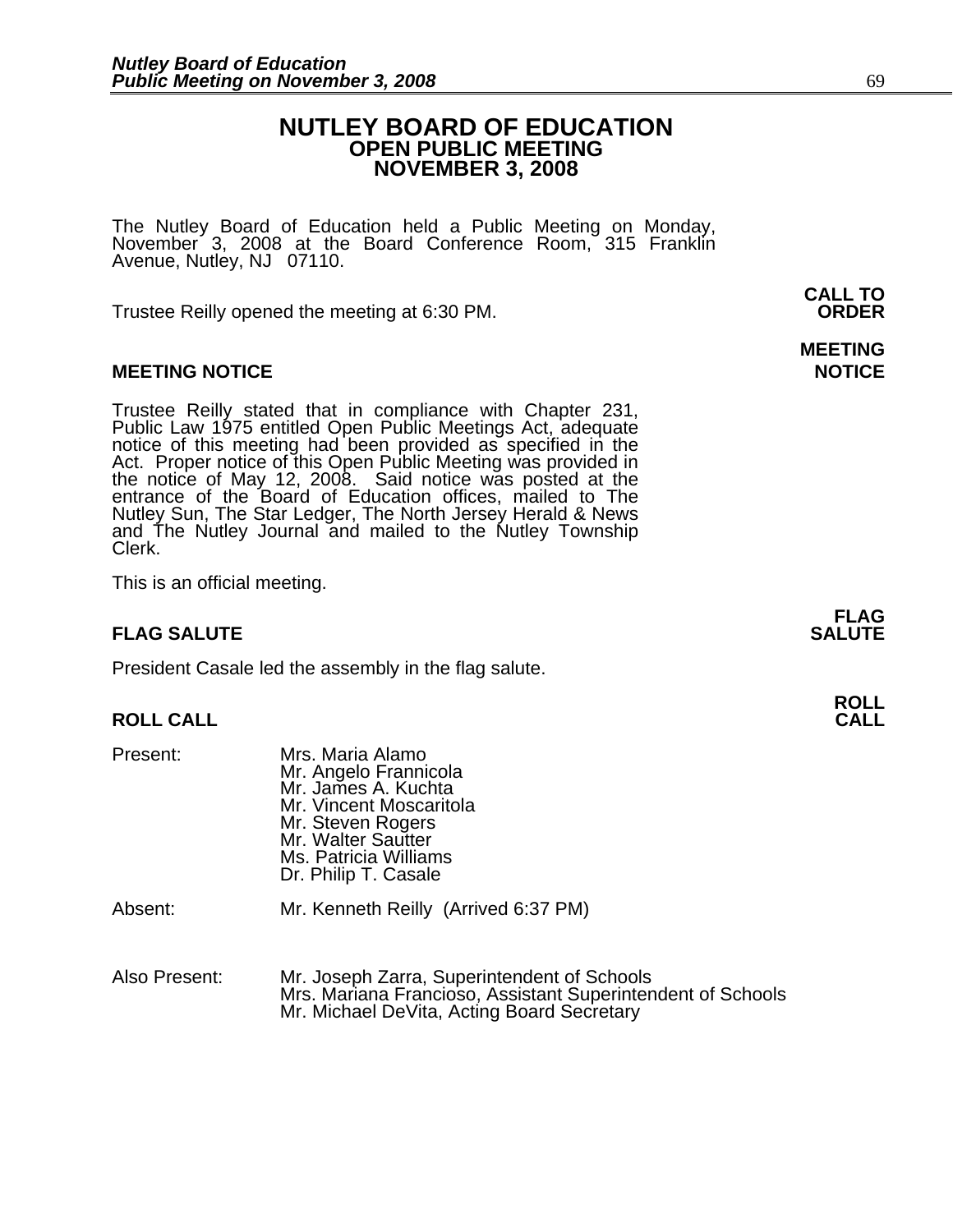#### **MOTION TO ADJOURN TO EXECUTIVE SESSION**

At 6:35 PM Trustee Alamo moved, and Trustee Kuchta seconded, the following resolution:

WHEREAS, the Board of Education will be discussing matters exempt from public discussion pursuant to N.J.S.A. 10:4-12,

NOW, THEREFORE, BE IT RESOLVED that the Board of Education recess to Closed Executive Session at this time to discuss the following:

Legal Matters

BE IT FURTHER RESOLVED that the results of the discussions will be made public by inclusion on the agenda of a subsequent meeting of the Board of Education or when the reasons for discussing such matters in closed session no longer exist.

The motion was approved by voice vote.

#### **RECONVENE MEETING RECONVENE**

At 8:15 PM Trustee Reilly moved, Trustee Frannicola seconded, and the Board unanimously approved by voice vote a motion to reconvene the public meeting.

The meeting reconvened in the JHWMS Choir Room located at 325 Franklin Avenue, Nutley, NJ.

#### **FLAG SALUTE** SALUTE SALUTE SALUTE SALUTE SALUTE

Trustee Reilly led the assembly in the flag salute.

#### **MOMENT OF SILENCE**

A moment of silence in remembrance of those serving our nation.

# **ROLL ROLL CALL CALL**

Present: Mrs. Maria Alamo Mr. Angelo Frannicola Mr. James A. Kuchta Mr. Kenneth Reilly Mr. Steve Rogers Mr. Walter Sautter Ms. Patricia Williams Dr. Philip T. Casale

Absent: Mr. Vincent Moscaritola

# **EXECUTIVE**

**FLAG**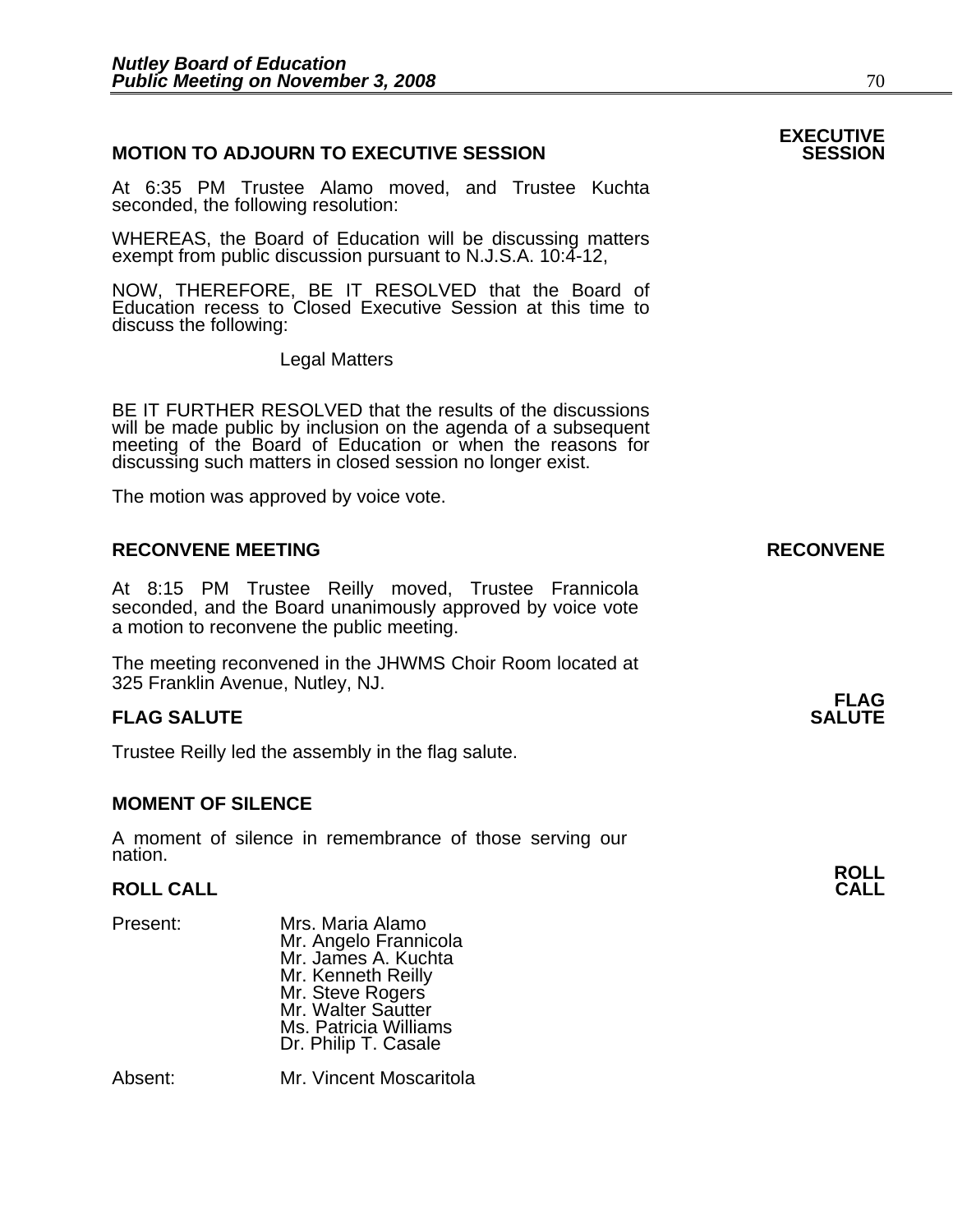Also Present: Mr. Joseph Zarra, Superintendent of Schools Mrs. Mariana Francioso, Assistant Superintendent of Schools Mr. Michael DeVita, Acting Board Secretary<br>Ms. Ariane DeMarco, Student Representative

Student Representative gave her report on the activities going on in Nutley High School.

President Casale introduced Susan Scavone from Millennium<br>Strategies. Ms. Scavone gave an explanation of the outstanding grants and projects the district currently has. She asked if anyone had any specific questions. Questions were asked about grants regarding matching grants, security grants, autistic grants and shared grants wi

Ms. Scavone gave a summary of the following grants the district received since being under contract with Millennium Strategies:

-\$700,000 Autism Program -\$500,000 Geothermal Grant -\$7,000 United States Golf Association Grant -\$90, 000 Stop, Drop and Go Grant for Spring Garden School

There are currently 1.7 million of grants that are currently outstanding

President Casale spoke about moving forward with the ROD Grant (Regular Operating Districts) for one billion dollars that Gov. Corzine signed into law in June. This is for facilities improvements in Non-Abbott districts.

Ms. Scavone said she would contact Mr. Zarra and Mr. DeVita to set up a meeting to discuss how to proceed for the grant.

#### **Academic Report**

Mr. Zarra spoke about the President's Advisory Council on financial literacy and the district will look into forming a personal finance course.

Mrs. Francioso spoke about NJQSAC.

Mr. Zarra spoke about a letter from the Belleville Assistant Superintendent thanking Mrs. Francioso and Mr. Kearny for<br>their assistance with the No Child Left Behind Grant.

Mr. Zarra spoke about an article in the Nutley Sun regarding AP exams.

Mr. Zarra gave a summary of the incidents that happened before the football game Nutley played against Barringer and he was thankful for all the support of the people who helped to ensure the safety of our students.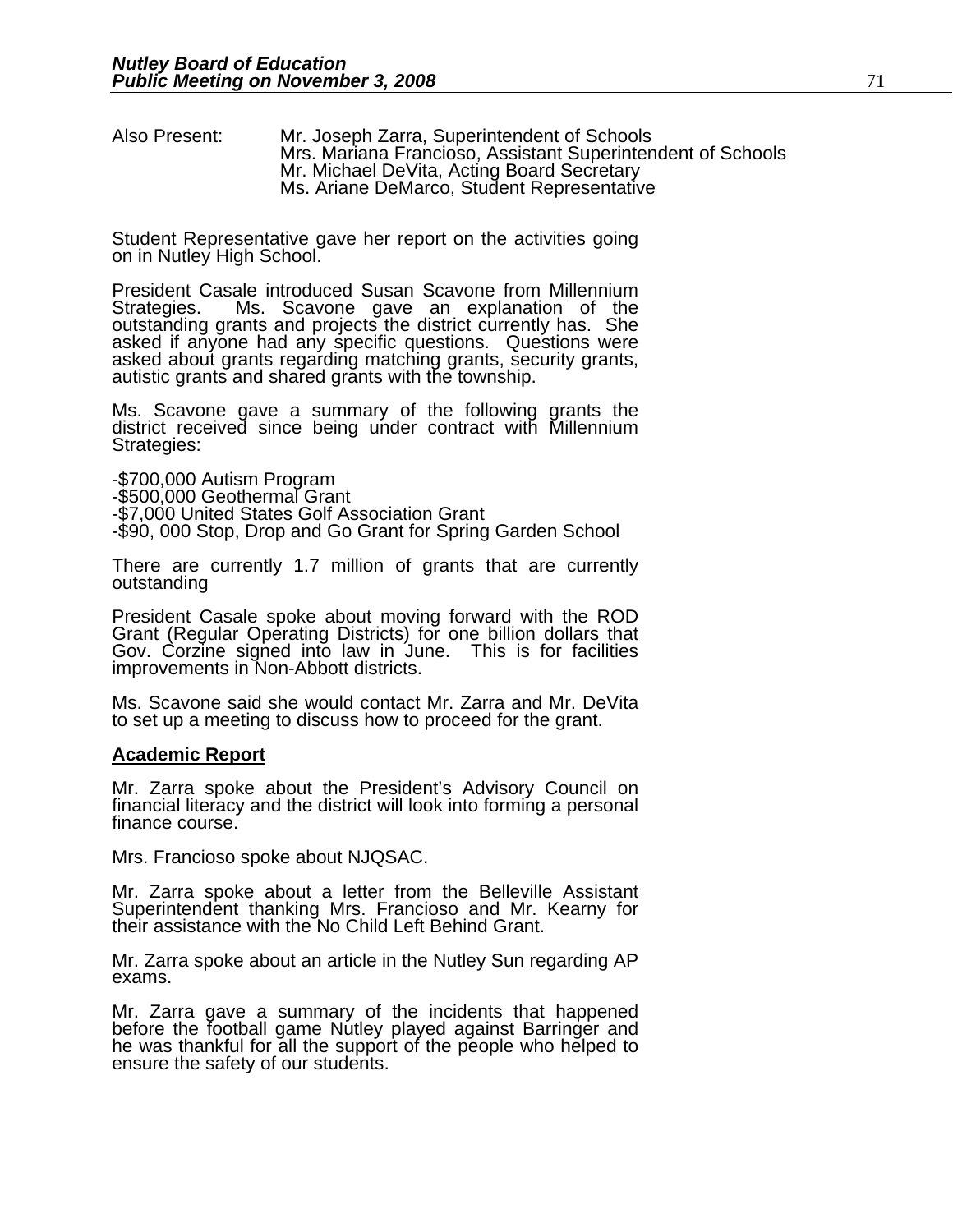#### **HEARING OF CITIZENS (Academic Report Only)**

Resident Mike Recchione spoke about grant money that is available for environmental education. The NJ Clean Energy Program is sponsoring the grant. He also spoke about Block scheduling. The Board will look into it.

Trustee Rogers presented an addendum resolution for honoring graduates and employees of Nutley school district who have served and are presently serving in the United States Military.

#### **HEARING OF CITIZENS (Resolutions Only)**

**None** 

## *RESOLUTIONS*

Trustee Reilly moved, Trustee Kuchta seconded, a motion that the Board approves Resolutions numbers 1 and 2.

Resolutions 1 and 2 were unanimously approved by roll call vote.

#### 1. **APPOINTMENT – Business Administrator/Board Secretary**

BE IT RESOLVED that the Board of Education approves the appointment of Michael DeVita as Business<br>Administrator/Board Secretary for the 2008-09 school year at an annual salary of \$105,000.00 retroactive to July 1, 2008. **APPOINT PERM.** 

#### 2. **APPOINTMENT – Permanent Unassigned Substitute**

BE IT RESOLVED that the Board of Education approves the appointment of Miss Danielle Purciello as a permanent unassigned substitute, effective November 4, 2008, for the 2008-09 school year, at the rate of \$81 per day and fringe benefits which include health benefits and dental plans.

BE IT FURTHER RESOLVED, that this candidate met the district's requirements for the permanent unassigned substitute position which is the possession of a County Substitute certificate. **APPOINT BA/ BOARD SEC.** 

**UNASSIGNED SUB** 

#### **HEARING OF CITIZENS**

**HEARING OF CITIZENS**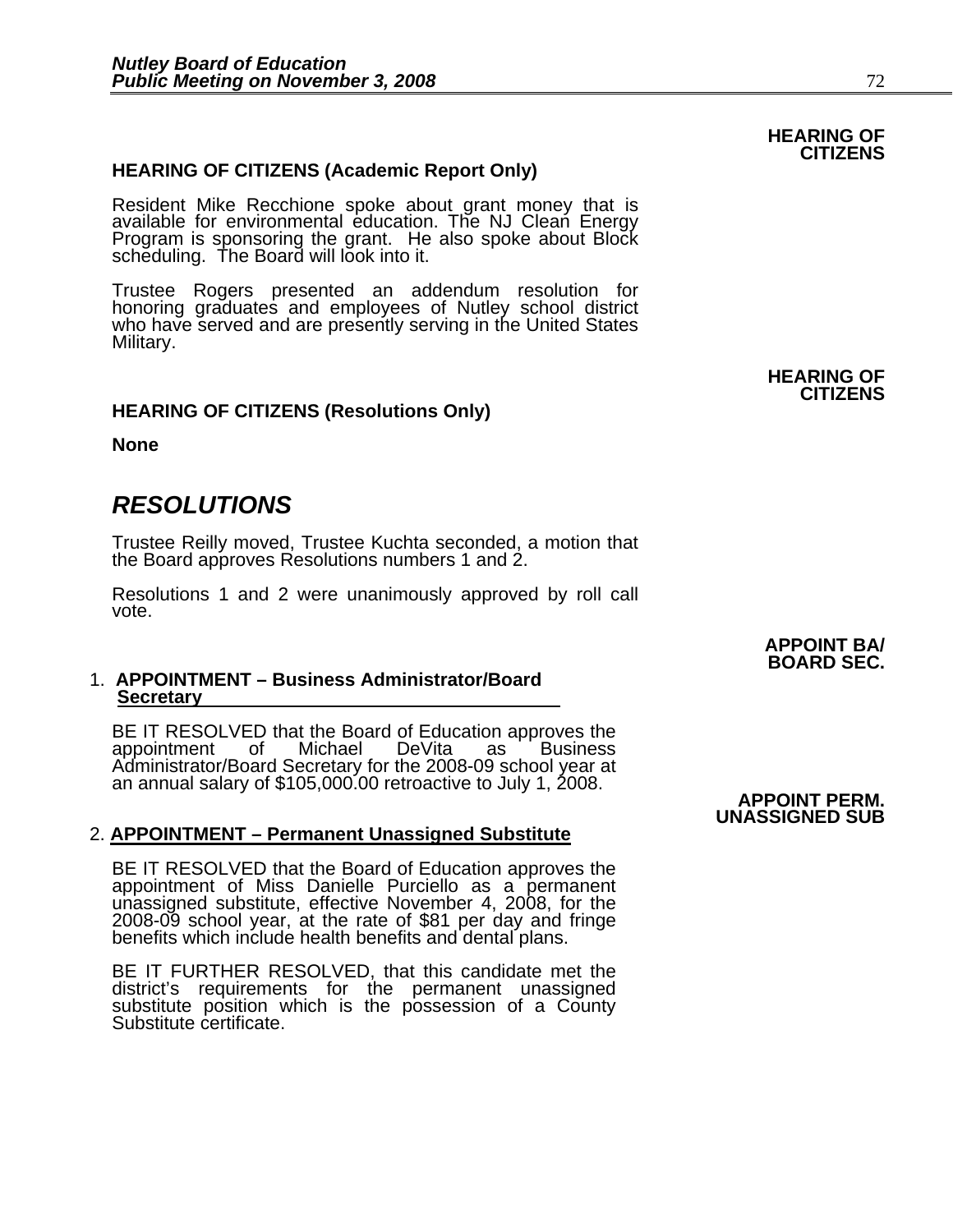#### 3. **APPROVAL OF PARTIAL PAYMENT TO BILL LEARY AIR CONDITIONING & HEATING**

Trustee Frannicola moved, and Trustee Williams seconded, the following resolution. Upon being put to a roll call vote the resolution was approved.

BE IT RESOLVED that the Board of Education approves partial payment in the following amounts to Bill Leary Air Conditioning & Heating as per the recommendation of the Board's architect, construction manager and attorney.

- \$253,994 HVAC Lincoln Elementary School
- \$ 76,685 HVAC Washington Elementary School

## 4. **RESOLUTION HONORING GRADUATES AND EMPLOYEES OF NUTLEY SCHOOL DISTRICT WHO HAVE SERVED AND ARE PRESENTLY SERVING IN THE UNITED STATES MILITARY**

Trustee Rogers moved, and Trustee Kuchta seconded, the following resolution. Upon being put to a roll call vote the resolution was approved.

WHEREAS, in 1938, Congress passed a bill to make November 11<sup>th</sup> a permanent day dedicated to the cause of world peace and known as Armistice Day; and,

WHEREAS, after World War II, the day became known as Veterans Day and as a way to honor those who served in the United States Armed forces; and,

WHEREAS, graduates and employees of the Nutley School District have served and continue to serve with distinction and honor in the United States Armed Forces,

NOW, THEREFORE, BE IT RESOLVED by the Nutley Board of Education that the Board expresses its gratitude and appreciation for the service of all who have served and who are presently serving in the Armed Forces of the United States of America.

This the 3<sup>rd</sup> day of November 2008.

#### **HEARING OF CITIZENS CITIZENS**

Resident Bob Rusignuolo asked if there is any information for when the investigative report from the state will be ready.

President Casale said as soon as the district receives the report, it will be presented to the public.

#### **HONOR GRADS & EMPLOYEES IN THE MILITARY**

 **APPROVE PARTIAL PAYMENT TO LEARY** 

# **HEARING OF**